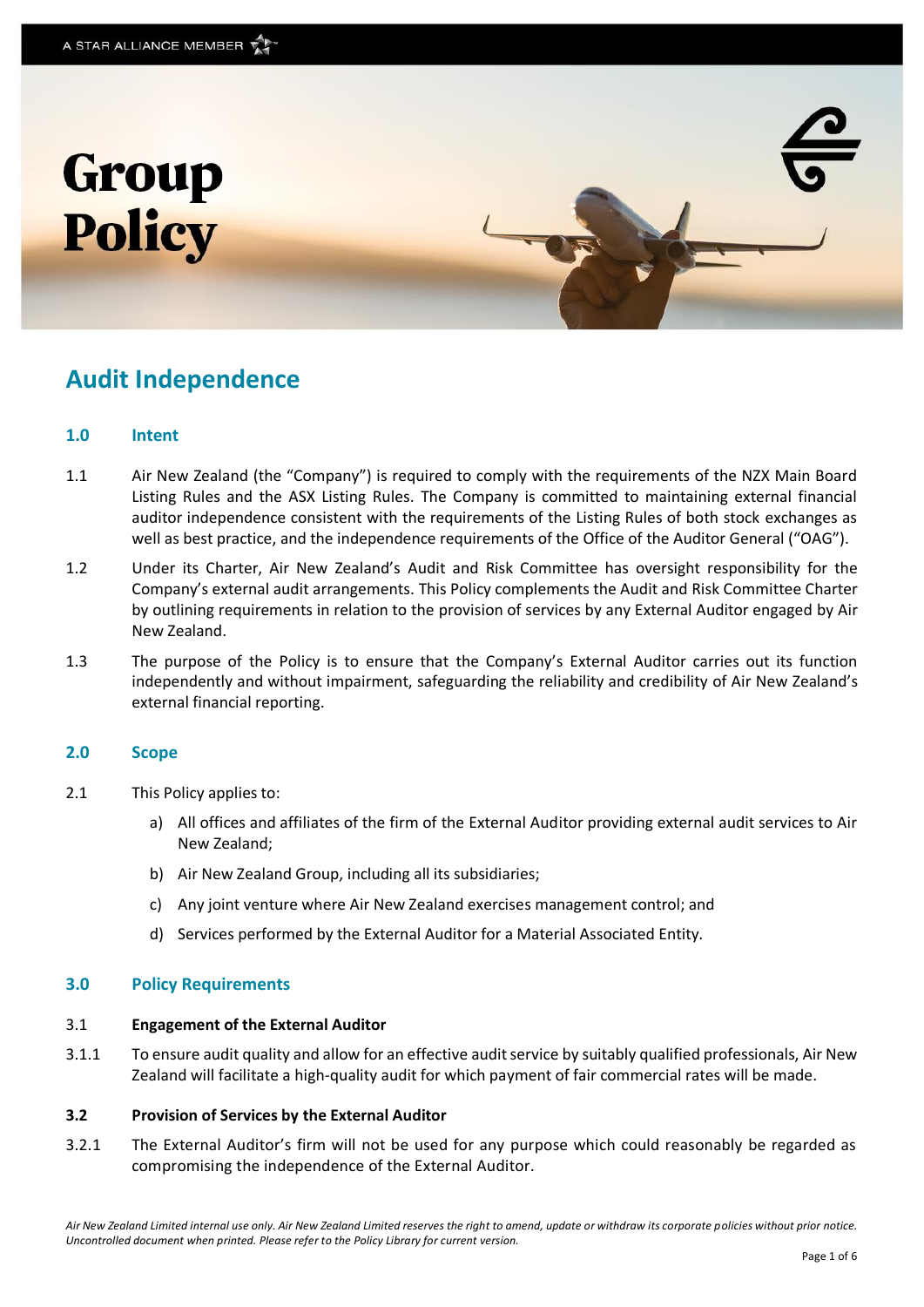- 3.2.2 Services may be classified into the following three (3) categories:
	- i. Services that may ordinarily be performed without prior approval from the Audit and Risk Committee;
	- ii. Services that may be performed, but only with prior approval from the Audit and Risk Committee and the Office of the Auditor General (OAG); and
	- iii. Services that are not permitted.
- 3.2.3 All engagements exceeding NZD50,000, irrespective of categorisation above, require prior approval from the Audit and Risk Committee.
- 3.2.4 Provision of External Audit Services and Non-Audit Services to Air New Zealand by the External Auditor shall be in accordance with the Schedule under **Appendix 1** of this Policy, and shall adhere to the OAG's independence standard that allows only services of an assurance nature.
- 3.2.5 Where not specifically addressed by the Schedule, where unclear or where a variation to this Policy is sought, the Chair of the Audit and Risk Committee must be consulted.

# **3.3 Responsibilities of the External Auditor**

- 3.3.1 The External Auditors shall annually confirm their compliance with professional standards and ethical guidelines of the External Reporting Board (XRB) and the OAG to the Audit and Risk Committee.
- 3.3.2 The External Auditors will not place their staff on any reporting engagement for Air New Zealand within two (2) years of them working in a temporary or contract position with Air New Zealand.
- 3.3.3 The External Auditor will rotate the senior audit partner for Air New Zealand at least every five (5) years with suitable succession planning to ensure consistency.
- 3.3.4 The Audit and Risk Committee of Air New Zealand will require the External Auditor to confirm annually that it has complied with all professional regulations relating to auditor competency and independence.

Specifically, the External Auditor will be required to confirm its commitment to strict procedures to ensure that:

- a) The External Auditor, its partners and/or their immediate family members and staff who participate on any engagement with Air New Zealand and/or their immediate family members do not have any direct financial interest or material indirect financial interest in Air New Zealand;
- b) There are no business relationships between Air New Zealand and the External Auditor, beyond the provision of External Audit Services or approved services provided pursuant to this Policy, and the provision of air travel on normal commercial terms by Air New Zealand; and
- c) No fee paid by Air New Zealand to the External Auditor is paid on a contingency basis.
- 3.3.5 The Audit and Risk Committee of Air New Zealand will require the External Auditor to provide the following assurances annually:
	- a) The total fees received by the External Auditor from Air New Zealand do not have a material impact on its operations or financial condition;
	- b) Air New Zealand has not withheld fees from the External Auditor; and
	- c) There is no litigation between Air New Zealand and the External Auditor.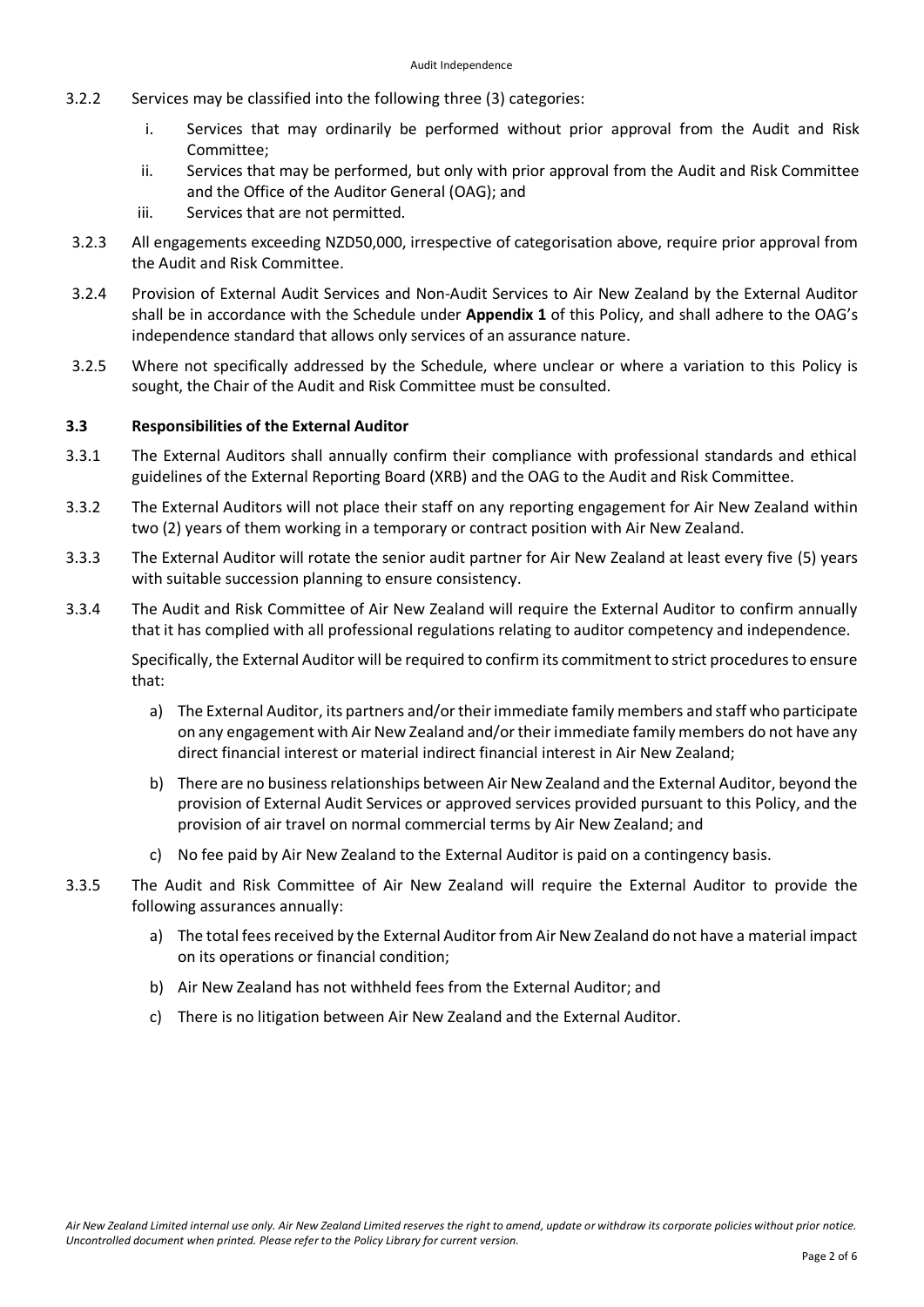- 3.3.6 The Audit and Risk Committee of Air New Zealand will require the external auditor to provide the following information and assurances annually:
	- a) The value of fees earned from each Material Associated Entity, and
	- b) That the services provided were permitted under XRB and OAG rules; and
	- c) That the external auditor has not undertaken any services for any Material Associated Entity that may conflict with the interests of Air New Zealand.
- 3.3.7 In the event of an unforeseen conflict of interest arising from services provided to a Material Associated Entity that the external auditor will immediately withdrawal from said service

#### **3.4 Non-assurance services**

- 3.4.1 Services that are of a non-assurance nature are not permitted without the explicit agreement of the OAG.
- 3.4.2 Where any non-assurance services have been undertaken, reports will be provided to the Audit and Risk Committee of Air New Zealand on a quarterly basis detailing:
	- a) The level of fees paid to the external auditor differentiating between assurance and non-assurance services; and
	- b) Confirmation of compliance restrictions imposed by the OAG.

# **4.0 Definitions**

**Assurance Services** – engagements that include or involve: the formal expression of an opinion; agreedupon procedures; real-time independent quality assurance; probity; and activities involving the examination, investigation or inquiry into matters of concern.

**External Auditor -** in this Policy refers to an auditor appointed to audit the financial statements of Air New Zealand or its subsidiary companies.

**External Audit Services -** in this Policy refers to the audit of Air New Zealand's financial statements to confirm that they present fairly the financial position of the Group and that the financial statements comply with all relevant financial legal obligations and standards.

**External Reporting Board (XRB)** - is an independent Crown Entity responsible for the development and issuance of accounting and auditing and assurance standards in New Zealand.

**Office of the Auditor General (OAG**) - Parliament seeks independent assurance that public sector organisations are operating, and accounting for their performance, in accordance with Parliament's intentions. As an Officer of Parliament, the Auditor-General provides this independent assurance to both Parliament and the public. The Auditor-General's mandate and responsibilities are set out in the Public Audit Act 2001.

**Material Associated Entity** - are those entities in which the Air New Zealand Group, either directly or indirectly, holds a significant but not a controlling interest and where the value of the investment exceeds NZ\$100m.

#### **5.0 Roles and Responsibilities**

- 5.1 The Chair of the Audit and Risk Committee and the Chief Financial Officer have overall responsibility for meeting the requirements of this Policy
- 5.2 The Chief Financial Officer will be responsible for:
	- a) Facilitating the regular review of this Policy; and
	- b) Reporting to the Audit and Risk Committee on any work conducted by the External Auditor.

*Air New Zealand Limited internal use only. Air New Zealand Limited reserves the right to amend, update or withdraw its corporate policies without prior notice. Uncontrolled document when printed. Please refer to the Policy Library for current version.*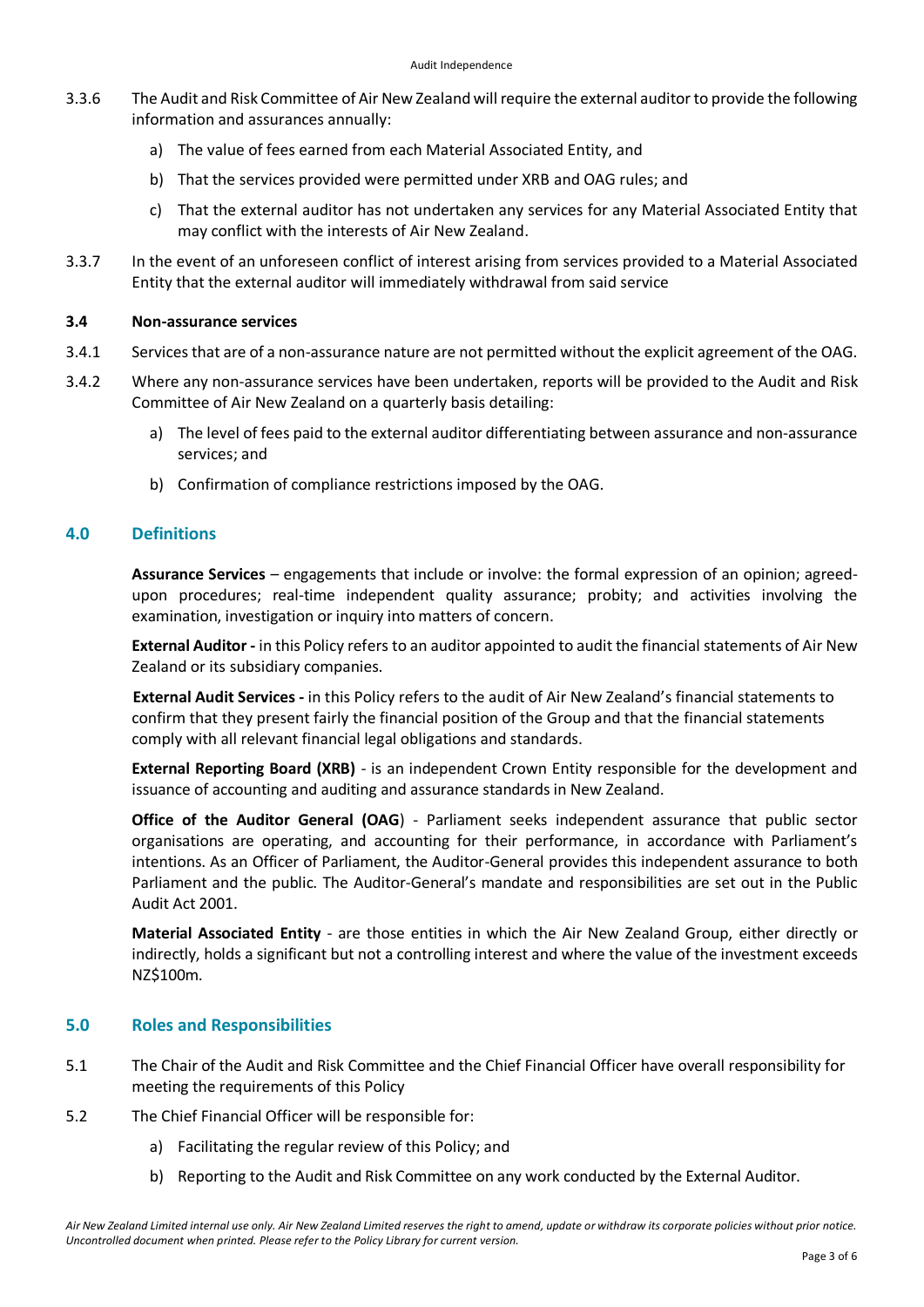5.3 The Audit and Risk Committee is responsible for approving this Policy, including any material amendments, on the recommendation of the Policy Management Committee.

# **6.0 Compliance**

- 6.1 Breach of this Policy by an employee, contractor or other representative of Air New Zealand may lead to disciplinary action, up to and including dismissal (or termination of existing contractual arrangements for contractors or other agents). In some circumstances, a breach of Policy may result in civil or criminal liability.
- 6.2 **SPEAK UP** Employees should report any known violations of this Policy by notifying their Manager, HR Business Partner or confidentially through the Speak Up Reporting Line.

# **7.0 Related Documents**

- Code of Conduct
- Audit and Risk Committee Charter

# **8.0 Governance and Maintenance**

# **8.1 Policy Location**

This Policy is published under the Policy Library on Korunet.

# **8.2 Review Timetable**

At a minimum, this Policy will be formally reviewed annually by the Audit and Risk Committee. The Audit and Risk Committee Charter will be referred to when reviewing this Policy.

#### **8.3 Contact**

For queries in relation to this Policy, please contact Andrew Aitchison, Head of Internal Audit or Policy@airnz.co.nz

#### Version History

| <b>Issue</b>         | <b>Owner</b> | Approved by              | Date          |
|----------------------|--------------|--------------------------|---------------|
| $\sim$ $\sim$<br>J.O | <b>CFO</b>   | Audit and Risk Committee | November 2021 |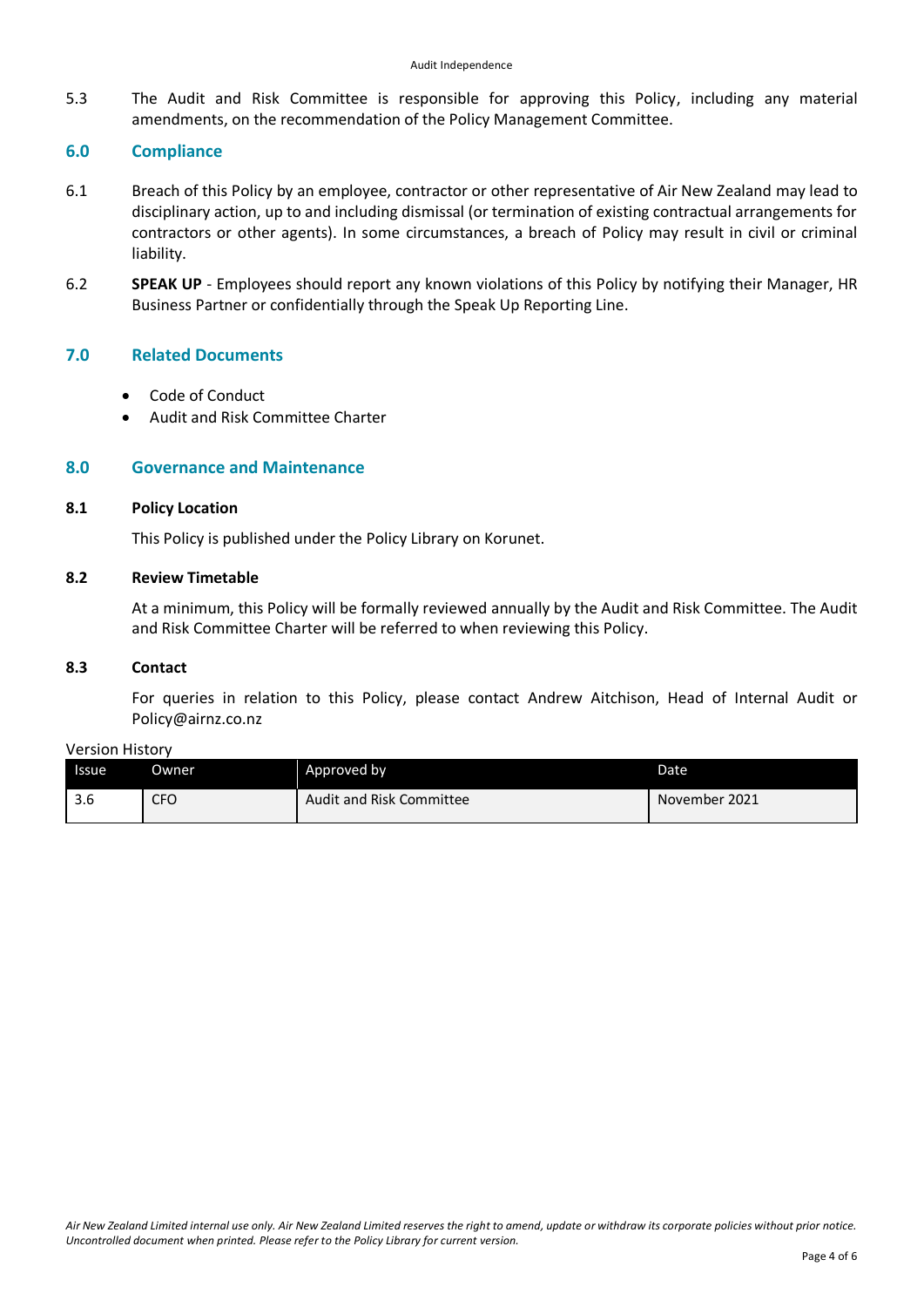# **APPENDIX 1: Schedule of Services**

| Service / Example(s)                                                                                                                                                                               | <b>Ordinarily</b>        | Permitted                             | <sup>1</sup> Not |  |  |
|----------------------------------------------------------------------------------------------------------------------------------------------------------------------------------------------------|--------------------------|---------------------------------------|------------------|--|--|
|                                                                                                                                                                                                    | Performed<br>& Permitted | subject to<br>prior approval          | Permitted        |  |  |
|                                                                                                                                                                                                    |                          | of the Chair of<br>the Audit and      |                  |  |  |
|                                                                                                                                                                                                    |                          | <b>Risk</b><br><b>Committee &amp;</b> |                  |  |  |
|                                                                                                                                                                                                    |                          | <b>OAG</b>                            |                  |  |  |
| <b>Financial audits</b>                                                                                                                                                                            |                          |                                       |                  |  |  |
| Financial audits, both of financial statements and existing company systems<br>and processes.                                                                                                      |                          |                                       |                  |  |  |
| <b>Extended scope audit</b>                                                                                                                                                                        |                          |                                       |                  |  |  |
| Variation to scope of the annual audit to include a full statutory opinion<br>with respect to any specific operation where management indicate                                                     | ✓                        |                                       |                  |  |  |
| concerns about the reliability of the financial reporting from a specific                                                                                                                          |                          |                                       |                  |  |  |
| subsidiary.                                                                                                                                                                                        |                          |                                       |                  |  |  |
| Bookkeeping or other services related to the accounting records or<br>financial statements                                                                                                         |                          |                                       |                  |  |  |
| Taking responsibility for the preparation of financial statements.                                                                                                                                 |                          |                                       | ×                |  |  |
| Maintenance or preparation of Air NZ's accounting records.                                                                                                                                         |                          |                                       | ×                |  |  |
| Preparation of originating source data underlying Air New Zealand's<br>financial statements.                                                                                                       |                          |                                       | ×                |  |  |
| <b>Other attest services</b>                                                                                                                                                                       |                          |                                       |                  |  |  |
| Audits of regulatory requirements.                                                                                                                                                                 | ✓                        |                                       |                  |  |  |
| Reporting engagements to third parties provided prior OAG approval is<br>obtained e.g. prospectus opinions                                                                                         | ✓                        |                                       |                  |  |  |
| <b>Accounting Opinions, Advice or Training</b>                                                                                                                                                     |                          |                                       |                  |  |  |
| Advice on appropriate accounting standards and the interpretation and<br>application thereof.                                                                                                      |                          |                                       | ×                |  |  |
| Providing accounting and technical training.                                                                                                                                                       |                          |                                       | ×                |  |  |
| Financial information systems design and implementation                                                                                                                                            |                          |                                       |                  |  |  |
| Design and implementation of key financial information systems and<br>processes.                                                                                                                   |                          |                                       | ×                |  |  |
| Direct or indirect operation or the supervision of the operation of Air New<br>Zealand's information systems.                                                                                      |                          |                                       | ×                |  |  |
| <b>Secondments</b>                                                                                                                                                                                 |                          |                                       |                  |  |  |
| Secondments of junior staff.                                                                                                                                                                       |                          |                                       | ×                |  |  |
| Secondments to management positions.                                                                                                                                                               |                          |                                       | ×                |  |  |
| Assisting in recruiting senior management.                                                                                                                                                         |                          |                                       | ×                |  |  |
| <b>Internal Audit co-sourcing or outsourcing</b>                                                                                                                                                   |                          |                                       |                  |  |  |
| Assurance services under the overall direction of the Head of Internal<br>Audit.                                                                                                                   |                          | ✓                                     |                  |  |  |
| Taking responsibility for internal audit.                                                                                                                                                          |                          |                                       | ×                |  |  |
| Provision of any internal audit service that has been outsourced by Air New<br>Zealand, which relates to the Company's internal accounting controls,<br>financial systems or financial statements. |                          |                                       | ×                |  |  |

1

Prohibitions listed will apply to all offices of the firm of Air New Zealand's External Auditor, including overseas offices and affiliates.

*Air New Zealand Limited internal use only. Air New Zealand Limited reserves the right to amend, update or withdraw its corporate policies without prior notice. Uncontrolled document when printed. Please refer to the Policy Library for current version.*